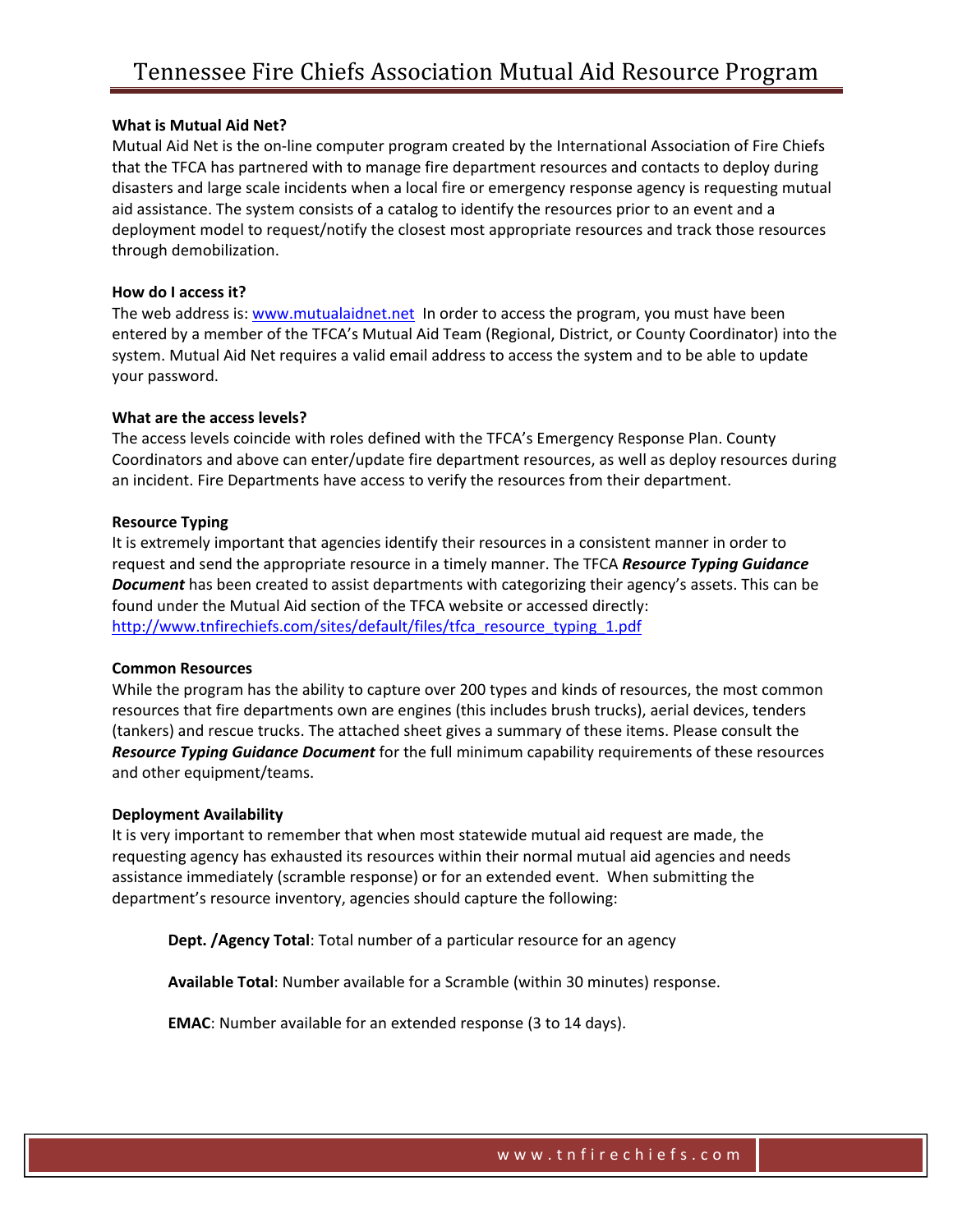# Tennessee Fire Chiefs Association Mutual Aid Resource Program

| Engine/Brush                                                                           |             |           |                 |                |               |                |                 |
|----------------------------------------------------------------------------------------|-------------|-----------|-----------------|----------------|---------------|----------------|-----------------|
| <b>Engine</b>                                                                          | Type I      | Type II   | <b>Type III</b> | <b>Type IV</b> | <b>Type V</b> | <b>Type VI</b> | <b>Type VII</b> |
| <b>Meets NFPA</b>                                                                      | 1901        | 1901      | 1906            | 1906           | 1906          | 1906           | 1906            |
| Pump Min.                                                                              | $1,000$ gpm | $500$ gpm | $150$ gpm       | 50 gpm         | 50 gpm        | 50 gpm         | 10 gpm          |
| <b>Tank Min.</b>                                                                       | 300 Gal.    | 300 Gal.  | 500 Gal.        | 750 Gal.       | 400 Gal.      | 150 Gal.       | 50 Gal.         |
| Personnel                                                                              |             |           |                 |                |               |                |                 |
| Consult page 7 of the Resource Typing Guidance Document for additional criteria.       |             |           |                 |                |               |                |                 |
| Type I and II are structural engines. Type III -VII apply to wildland (brush) engines. |             |           |                 |                |               |                |                 |

| <b>Water Tender (Tanker)</b>                                                     |            |                |                 |                |               |  |
|----------------------------------------------------------------------------------|------------|----------------|-----------------|----------------|---------------|--|
| <b>Tender</b>                                                                    | Type I     | <b>Type II</b> | <b>Type III</b> | <b>Type IV</b> | <b>Type V</b> |  |
| <b>Meets NFPA</b>                                                                | 1901       | 1901           | 1901            | 1901           | 1901          |  |
| Pump Min.                                                                        | $250$ gpm  | $250$ gpm      | $0-249$ gpm     | $0-249$ gpm    | Vacuum        |  |
| <b>Tank Min.</b>                                                                 | 2,000 Gal. | 1,000 Gal.     | 2,000 Gal.      | 1,000 Gal.     | Varies        |  |
| Personnel                                                                        |            |                |                 |                |               |  |
| Consult page 8 of the Resource Typing Guidance Document for additional criteria. |            |                |                 |                |               |  |
| All tenders must be equipped with a minimum 6" quick dump capability.            |            |                |                 |                |               |  |

| <b>Aerial Ladder</b>                          |         |                |  |  |  |
|-----------------------------------------------|---------|----------------|--|--|--|
| <b>Engine</b>                                 | Type I  | <b>Type II</b> |  |  |  |
| <b>Meets NFPA</b>                             | 1901    | 1901           |  |  |  |
| Min. Aerial                                   | 75'     | 50'            |  |  |  |
| <b>Elevated</b>                               | 500 gpm | 500 Gpm.       |  |  |  |
| <b>Stream</b>                                 |         |                |  |  |  |
| Personnel                                     | 4       | Δ              |  |  |  |
| Consult page 9 of the Resource Typing         |         |                |  |  |  |
| Guidance Document for additional criteria.    |         |                |  |  |  |
| Quints will be classified as an Aerial Device |         |                |  |  |  |

#### **Rescue Truck**

Type I: Heavy Rescue

Type II: Medium Rescue

Type III: Light Rescue (Crash Truck)

Consult page 10 of the Resource Typing Guidance Document for additional criteria.